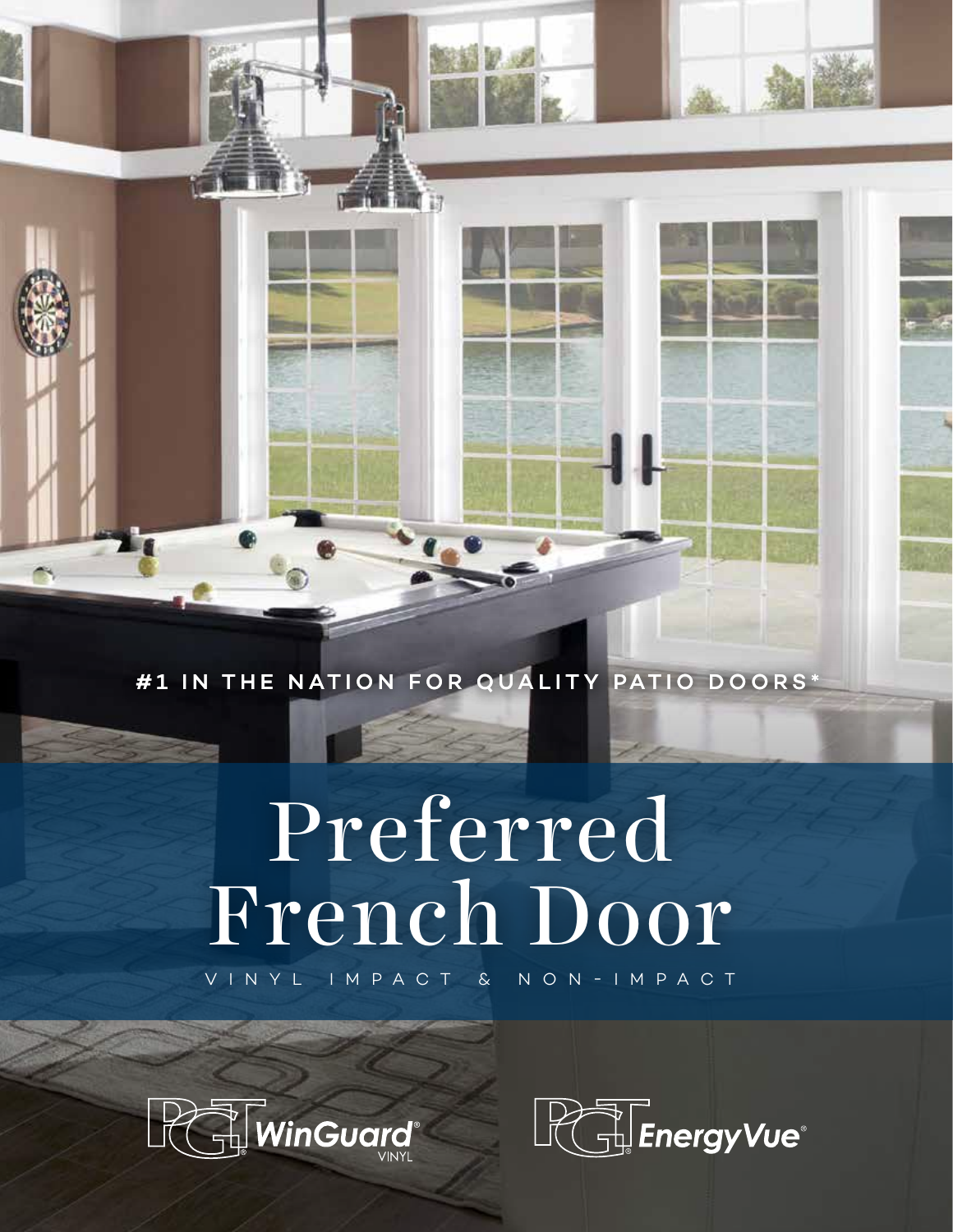# Designed to fit your style.

INTRODUCING PGT® VINYL PREFERRED FRENCH DOORS.

# EXPLORE OUR PRODUCT LINES

Our EnergyVue® Preferred French Door, FD5455, is engineered for strength, safety, and beauty. It features the elegance of a wood door while elevating energy efficiencies and durability, especially in coastal areas where salt may corrode your doors.



 The WinGuard® Vinyl Preferred French Door, FD5555, combines the performance of the EnergyVue® door with our impact-resistant glass. This next level door helps protect your loved ones from severe weather, would-be intruders, and noise pollution. Plus, impact resistant products can help lower your insurance premium while the overall value of your home increases.

All PGT® products are continuously tested, certified, approved, and rated by the industry's most respected, accredited organizations including Miami-Dade Notice of Acceptance, AAMA Tested/Keystone Certified, Florida Product Approval, ENERGY STAR®, National Fenestration Rating Council (NFRC), and Sound Transmission Class (STC).

# STANDARD FEATURES

Both lines come standard with a white frame, ideal for Single or Double door styles in new construction and remodeling projects. In terms of glass, EnergyVue® is equipped with insulating glass while WinGuard® Vinyl comes standard with laminated insulating glass.

- Brushed stainless steel hinges offer smooth fingertip operation
- Multi-point locking system provides added strength and security
- Mechanically fastened panel joinery offers the allure of a wood door with increased reliability
- Matching sidelites and transoms (featured on the right) help fill the room with a substantial amount of light
- Accommodates the architectural design of any home with the ability to use Europeanstyle hardware

### FRAME COLOR

# PREMIUM OPTIONS

- High-performance Low-E
- Heat-strengthened glass
- Privacy glass
- Popular glass tints
- Grid styles and patterns
- ENERGY STAR® options like argon gas

# FRAME COLORS



*Custom frame colors are also available.*

*\*2019 Builder Brand Use Report.*

*\*\*Black is available on the exterior only with white on the interior. All-black* 

*frames will be available in summer of 2020.*

**White**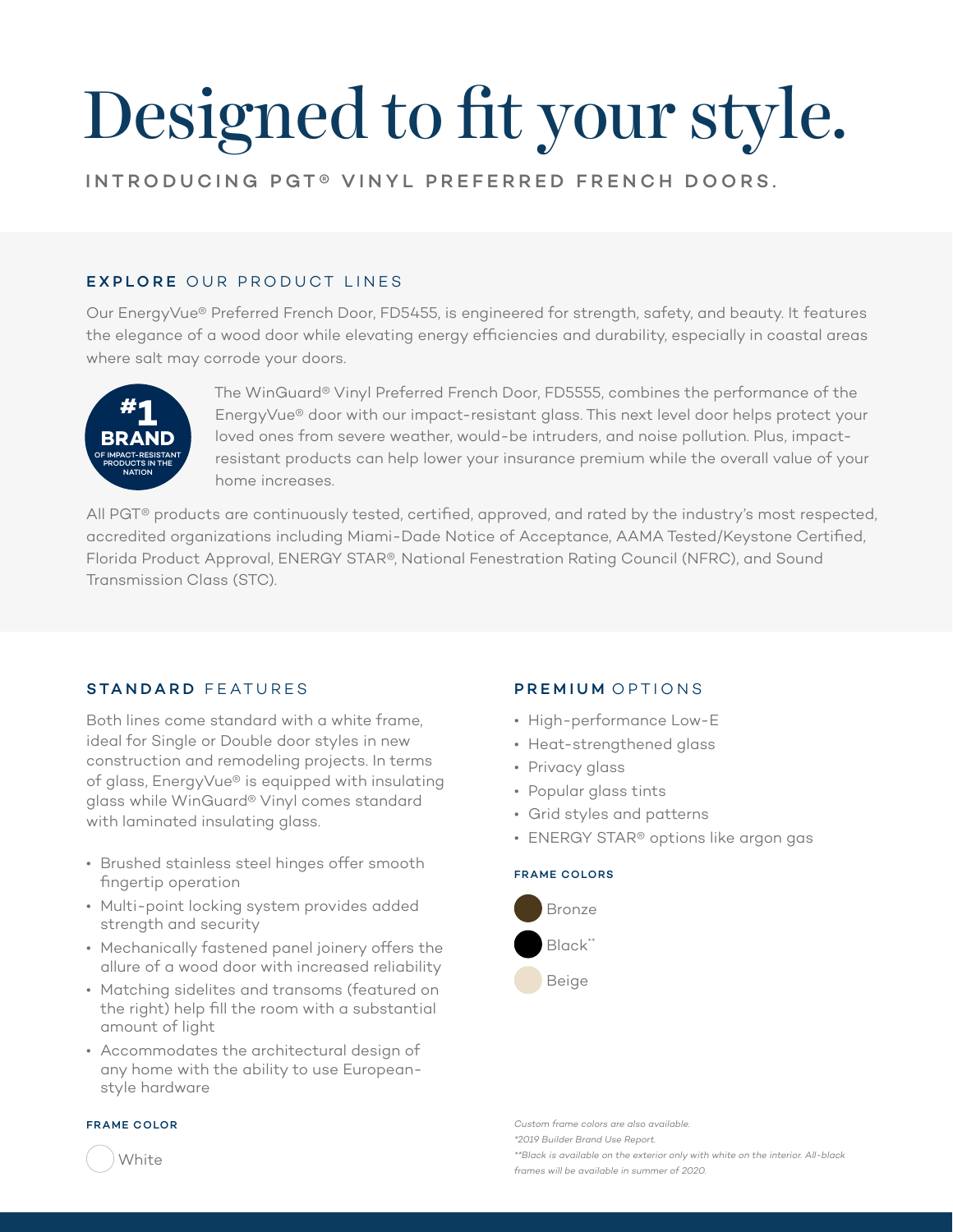# STANDARD HARDWARE **OPTIONS**

Series 800 handle



Oil-rubbed bronze finish

# STANDARD DOOR CONFIGURATIONS







PREMIUM HARDWARE

**OPTIONS** 

7. STAINLESS STEEL

For smooth, effortless, corrosion-resistant

HINGES

Single Door Double Door Narrow Frame Full Jamb Full Head & Sill Full Frame

PREFERRED FRENCH DOOR AT A GLANCE



### 1. ANCHOR PLATE Creates a more secure installation that can withstand high winds

and pressure



2. INSTALLATION SCREW COVER Hides installation screws for a beautiful appearance



3. LAMINATED INSULATING GLASS Featured in our WinGuard® Vinyl Preferred French Door







For the feel of a wood door with improved energy performance







# operation 8. MECHANICALLY FASTENED TRADITIONAL PANEL JOINERY

For strength and durability with the aesthetics of a wood door



# 9. THRESHOLD AND **COVER**

Design hides weep-holes for a sleek look

## 10. GRID STYLES



Flat grid between the glass

Simulated divided lite



Contoured grids between the glass





# STANDARD SIDELITE AND TRANSOM CONFIGURATIONS